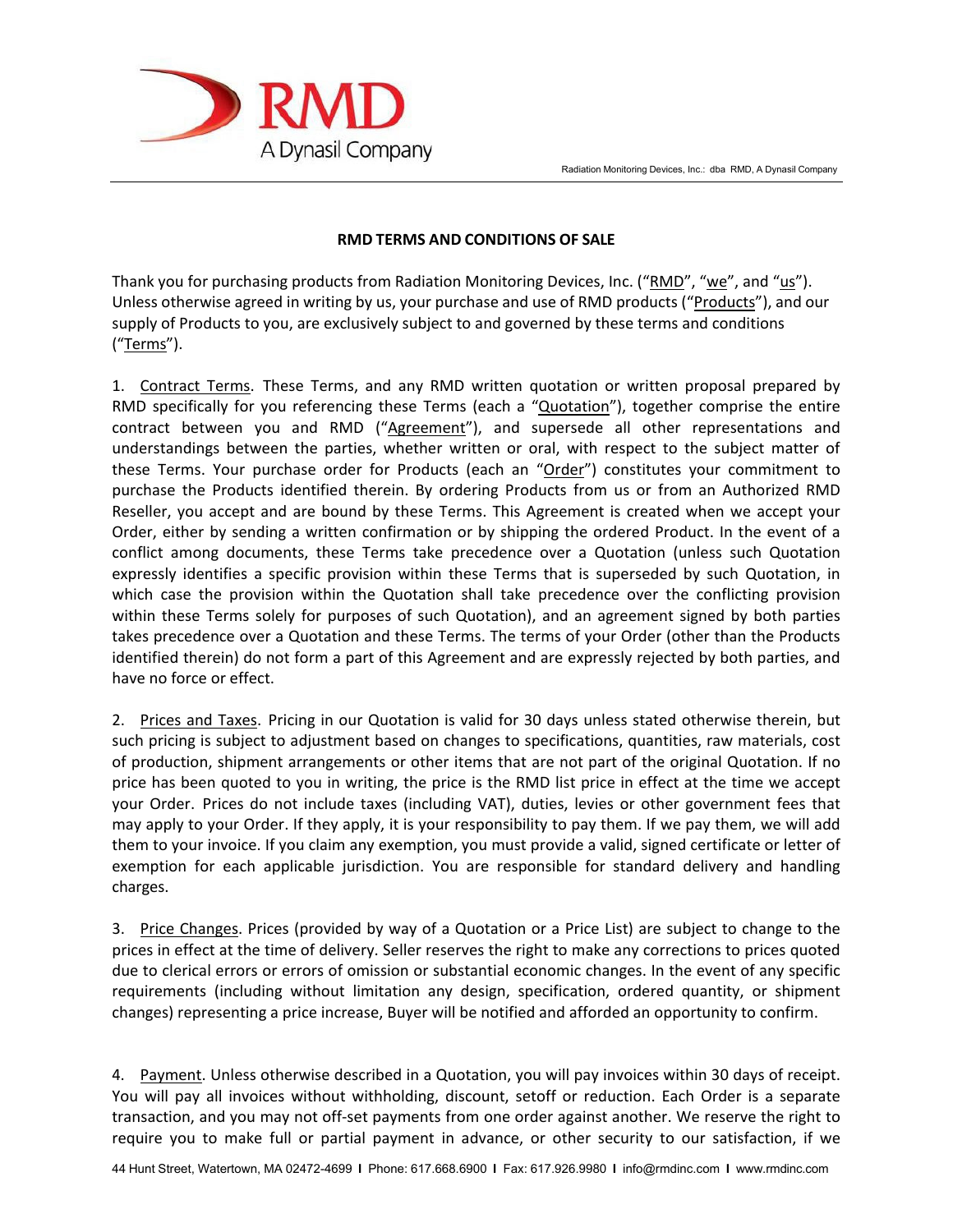

believe in good faith that your financial condition does not justify the payments terms otherwise specified. You will make all payments in U.S. Dollars, and payments are not refundable. If you are late in making payment, we may, without limiting our other rights: (i) suspend deliveries of Products, or terminate your Order; (ii) reject your Orders; and/or (iii) charge you a late-payment fee, from the due date until paid, at the rate of 1.5% per month, or, if less, the maximum amount allowed by law, which you must pay upon our demand. If we appoint a collection agency and/or an attorney to recover unpaid amounts, you will pay our costs of collection, including reasonable attorneys' fees.

5. Delivery; Cancellation; Changes. Unless otherwise described in a Quotation, we deliver all Products EX WORKS (INCOTERMS 2020) our shipping point. We may, in our discretion, make partial shipments and invoice each shipment separately. Our delivery dates are approximate only, and we are not liable for any loss, damage, fine, or penalty resulting from any delay in delivery. You acknowledge we cannot commence fulfillment of an order until we have received the correct amount of Buyer Components (defined in Section 6.5), if applicable. If we delay delivery for a cause beyond our reasonable control, we may terminate the affected Order or reschedule the delivery within a reasonable period of time. You may not refuse delivery or otherwise be relieved of any obligations as the result of a delay. If our delivery is delayed due to any cause within your control, we will place the delayed Products in storage at your risk and will invoice you at our then-current storage rates. Once you have placed your Order, you cannot cancel or change it unless we consent in writing, in which case you will pay cancellation charges or an adjustment in the purchase price, as specified by us. You may not return Products without our prior written consent. Any claims against us for shipment shortages must be made within five (5) days of delivery. Products are considered delivered when we make them available to you for collection at origin. At this point, you are responsible for risk of loss and damage, and title to purchased Products will pass to you.

6. Authorized Use. If we authorize you to resell Products, you are responsible for your customers' use of Products, and we have no liability or responsibility with respect thereto. You are solely responsible for your use and sale of Products and for making sure that the way you use and sell Products complies with applicable laws, regulations and governmental policies an Product documentation. You must obtain all necessary approvals and permissions you may need to use and sell the Products. It is your responsibility to make sure the Products are suitable for your particular use. You represent and warrant that you have not and will not violate the United States Foreign Corrupt Practices Act, the United Kingdom Bribery Act, or any laws and regulations pertaining to bribery, improper payments, kickbacks and corruption of the country of your operations, the country in which your business is conducted, or any other relevant country.

## 7. Limited Warranty and Disclaimers.

7.1. We warrant to you, our original buyer only, that each Product manufactured by us and sold to you under these Terms, excluding Buyer Components (defined in Section 6.5), will be free from material defects in workmanship and materials for one (1) year from the date of delivery ("Warranty"). You must fully inspect each shipment of Product upon receipt and inform us promptly by phone or in writing of any defects that you discover. For each Product that does not meet its Warranty, if you notify us of such nonconformity during the one (1) month warranty period, we will, at our option and expense, repair or replace the Product, or provide you with a credit for the purchase price of the Product.

44 Hunt Street, Watertown, MA 02472-4699 **I** Phone: 617.668.6900 **I** Fax: 617.926.9980 **I** [info@rmdinc.com](mailto:info@rmdinc.com) **I** [www.rmdinc.com](http://www.rmdinc.com/) 7.2. The Warranty does not cover, and we have no responsibility, liability or obligation with respect to: (a) normal wear and tear, including chemical corrosion or decomposition; (b) accident, disaster or acts of nature (including extreme temperature, humidity, abrasives, dirt or corrosive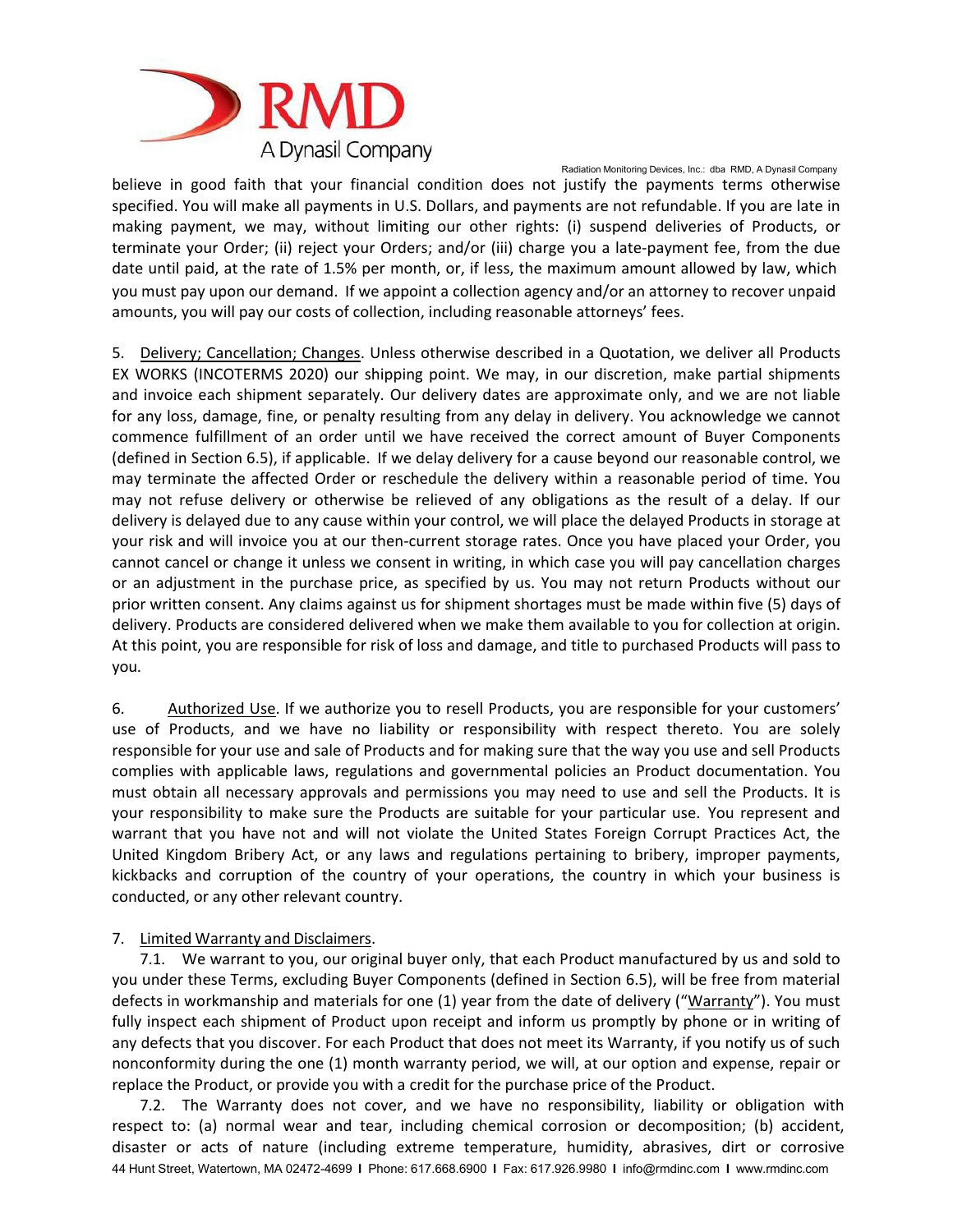

material); (c) your fault or negligence or use of the Product other than as expressly permitted herein, or use in contravention of its documentation; (d) causes external to the Products such as, but not limited to, power failure or electrical power surges; (e) Products sold to you as 'used' or 'refurbished' products; (f) storage, or handling in an improper, inadequate, or unapproved manner; (g) modifications to or tampering with the Products; (h) Products customized in accordance with specifications you gave us; (i) parts damaged in shipment; (j) failures due to operation of Products beyond rated capacities, in connection with equipment not approved by us, or in any otherwise improper manner; (k) contamination with radioactive material; (l) damage due to efforts to de-contaminate of radioactive material.

7.3. To make a Warranty claim, you must notify our customer support team during the Warranty period, and then follow our instructions with respect to return of the defective Product.

7.4. The Warranty extends only to you, the original purchaser, and not to your customers, and you must handle all of your customer warranty claims. We make no warranties with respect to Buyer Components or Products that include Buyer Components. **The remedies identified in this Section 6 are your sole and exclusive remedies, and our only liabilities, under the Warranty.** EXCEPT FOR THE WARRANTY DESCRIBED IN THIS SECTION 6, WE DISCLAIM ALL OTHER WARRANTIES, WHETHER EXPRESS OR IMPLIED, ORAL OR WRITTEN, WITH RESPECT TO PRODUCTS, INCLUDING WITHOUT LIMITATION IMPLIED WARRANTIES OF MERCHANTABILITY OR FITNESS FOR ANY PARTICULAR PURPOSE OR NON-INFRINGEMENT, OR RELATING TO CUSTOM, USAGE OR TRADE. WE DO NOT WARRANT THAT PRODUCTS ARE ERROR-FREE OR WILL ACCOMPLISH ANY PARTICULAR RESULT. You acknowledge that you are responsible for your use of Products, including reliance upon results from such use, and that you will use professional care and judgment in using our Products and relying upon results. We have no liability or responsibility with respect to your reliance upon results from use of Products. You agree that you are not purchasing or leasing any Product from us in reliance upon any representation or warranty not specifically set forth in this Agreement, nor on the completion of the representations and warranties set forth herein or in any document or instrument referred to herein.

7.5. If you are to provide us with components, materials or parts for inclusion within a Product (each a "Buyer Component"), then you warrant that (i) you have a right to deliver Buyer Components to us, (ii) we have the right to use Buyer Components for purposes of your order, (iii) Buyer Components have been developed, manufactured, tested, processed, and transferred in compliance with all applicable laws; and (iv) the manufacture, use, sale, and import of Buyer Components, and their inclusion within Products, do not infringe or misappropriate intellectual property rights of third parties.

8. Your Indemnity. You will indemnify, defend with competent and experienced counsel acceptable to us, and hold us and our subsidiaries, affiliates and divisions, and their respective officers, directors, shareholders, agents and employees, harmless from and against any and all damages, liabilities, causes of action, suits, claims, demands, losses, fines, penalties, costs and expenses (including without limitation reasonable attorneys' fees) suffered or incurred by any of the foregoing entities or individuals arising from or in connection with (a) your negligence, misconduct, violation of applicable laws, breach of this Agreement, or noncompliance with Product documentation and Product use information; (b) your misuse of Products; (c) integration or combination of the Product with other products not provided by us; (d) all matters relating to Buyer Components; and (e) claims, allegations, disputes, and all other matters relating to your resale of Products to your customers.

44 Hunt Street, Watertown, MA 02472-4699 **I** Phone: 617.668.6900 **I** Fax: 617.926.9980 **I** [info@rmdinc.com](mailto:info@rmdinc.com) **I** [www.rmdinc.com](http://www.rmdinc.com/) 9. Intellectual Property. As between you and us, we exclusively own all intellectual property rights relating to, covering, claiming, included and/or embodied in, our Products (other than Buyer Components). Our license, sale, loan or lease of Products to you grants you only a limited,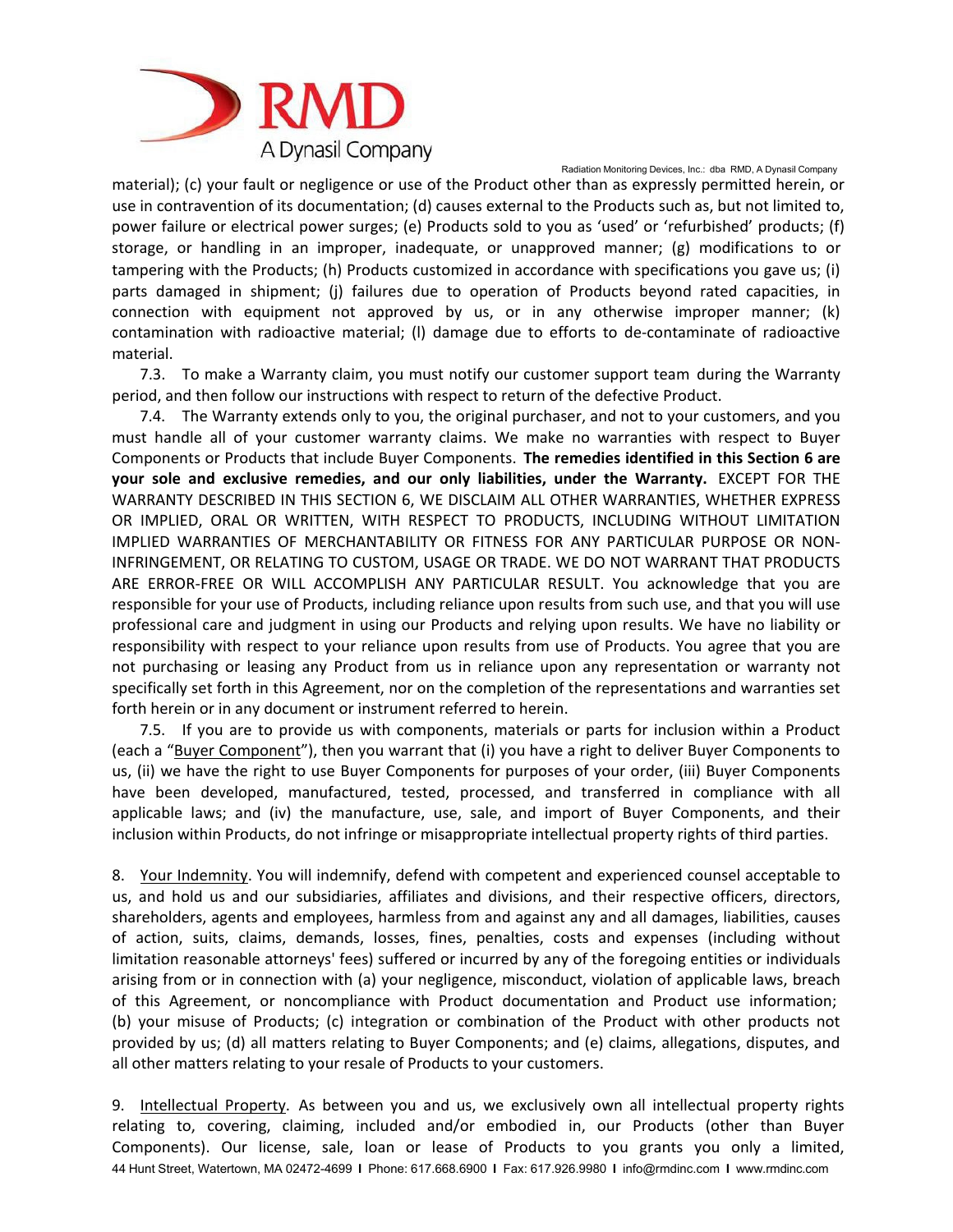

nontransferable right under our intellectual property only for the specific intended use of the Products you bought, licensed, borrowed or leased from us and strictly in accordance with and for the term of this Agreement. You will not modify, change, remove, cover or otherwise obscure any trademarks, logos, trade or service marks on Products, and you may not co-brand or co-label Products. Nothing in this Agreement limits our ability to enforce our intellectual property rights.

10. Limitations of Liability. TO THE MAXIMUM EXTENT PERMITTED BY APPLICABLE LAW, RMD WILL NOT BE LIABLE TO YOU OR ANY THIRD PARTY UNDER ANY LEGAL THEORY (INCLUDING BUT NOT LIMITED TO CONTRACT, NEGLIGENCE, STRICT LIABILITY IN TORT OR WARRANTY OF ANY KIND) FOR ANY INDIRECT, SPECIAL, INCIDENTAL, PUNITIVE, OR CONSEQUENTIAL DAMAGES, COSTS OF COVER, LOST PROFITS, LOST DATA, LOSS OF BUSINESS, LOSS OF GOODWILL OR LOSS OF REVENUE, THAT YOU OR A THIRD PARTY MIGHT INCUR UNDER OR IN CONNECTION WITH THIS AGREEMENT, OR THAT MAY ARISE FROM OR IN CONNECTION WITH OUR PRODUCTS, EVEN IF WE HAD NOTICE OF THE POSSIBILITY OF SUCH DAMAGES; *PROVIDED, HOWEVER*, THAT THIS SENTENCE WILL NOT LIMIT DAMAGES CAUSED BY OUR GROSS NEGLIGENCE, WILLFUL MISCONDUCT OR FRAUD. IN ADDITION AND NOTWITHSTANDING ANYTHING TO THE CONTRARY, RMD'S MAXIMUM AGGREGATE LIABILITY ARISING OUT OF OR IN CONNECTION WITH THIS AGREEMENT, OR ANY PRODUCT, IS LIMITED TO THE AMOUNT YOU PAID TO RMD UNDER THE ORDER UNDER WHICH THE LIABILITY AROSE.

11. Export Restrictions. You acknowledge that each Product and any related technology, including technical information we supply you, including those contained in product documents (collectively "Items"), is subject to U.S. government export controls. The export controls may include, among others, those of the Export Administration Regulations of the U.S. Department of Commerce (the "EAR"), which may restrict or require licenses for the export of Items from the United States and their re-export from other countries. You must comply with the EAR and all other applicable laws, regulations, laws, treaties, and agreements relating to the export, re-export, and import of any Item, and you are responsible for securing all applicable export licenses unless otherwise agreed by us in writing.

44 Hunt Street, Watertown, MA 02472-4699 **I** Phone: 617.668.6900 **I** Fax: 617.926.9980 **I** [info@rmdinc.com](mailto:info@rmdinc.com) **I** [www.rmdinc.com](http://www.rmdinc.com/) 12. Miscellaneous. You may not delegate any duties nor assign any rights or claims hereunder, and any such attempted delegation or assignment will be void. We may assign, delegate or transfer this Agreement or our rights or obligations hereunder, in each case in our discretion. This Agreement is made and entered into for the sole protection and benefit of the parties hereto, and no other person or entity shall be a direct or indirect beneficiary of, or shall have any direct or indirect cause of action or claim in connection with this Agreement. The Agreement and performance under it will be governed by the laws of the Commonwealth of Massachusetts, United States, without reference to choice of law provisions, and all actions brought to enforce or interpret the Agreement and any all disputes hereunder or in connection herewith, including any negotiations relating thereto, shall be heard exclusively in the state and federal courts located in Boston, Massachusetts, which courts have exclusive jurisdiction over all disputes relating hereto. The U.N. Convention on Contracts for the International Sale of Goods is hereby expressly excluded. IN THE EVENT ANY REMEDY HEREUNDER IS DETERMINED TO HAVE FAILED OF ITS ESSENTIAL PURPOSE, ALL LIMITATIONS OF LIABILITY AND EXCLUSIONS OF DAMAGES SET FORTH HEREIN SHALL REMAIN IN EFFECT TO THE MAXIMUM ALLOWED BY APPLICABLE LAW. We will not be responsible or liable for failing to perform our obligations under the Agreement to the extent such failure is caused by, or to the extent we cannot perform due to, circumstances beyond our reasonable control, including without limitation acts of God and nature, embargoes, war, acts of war (whether war